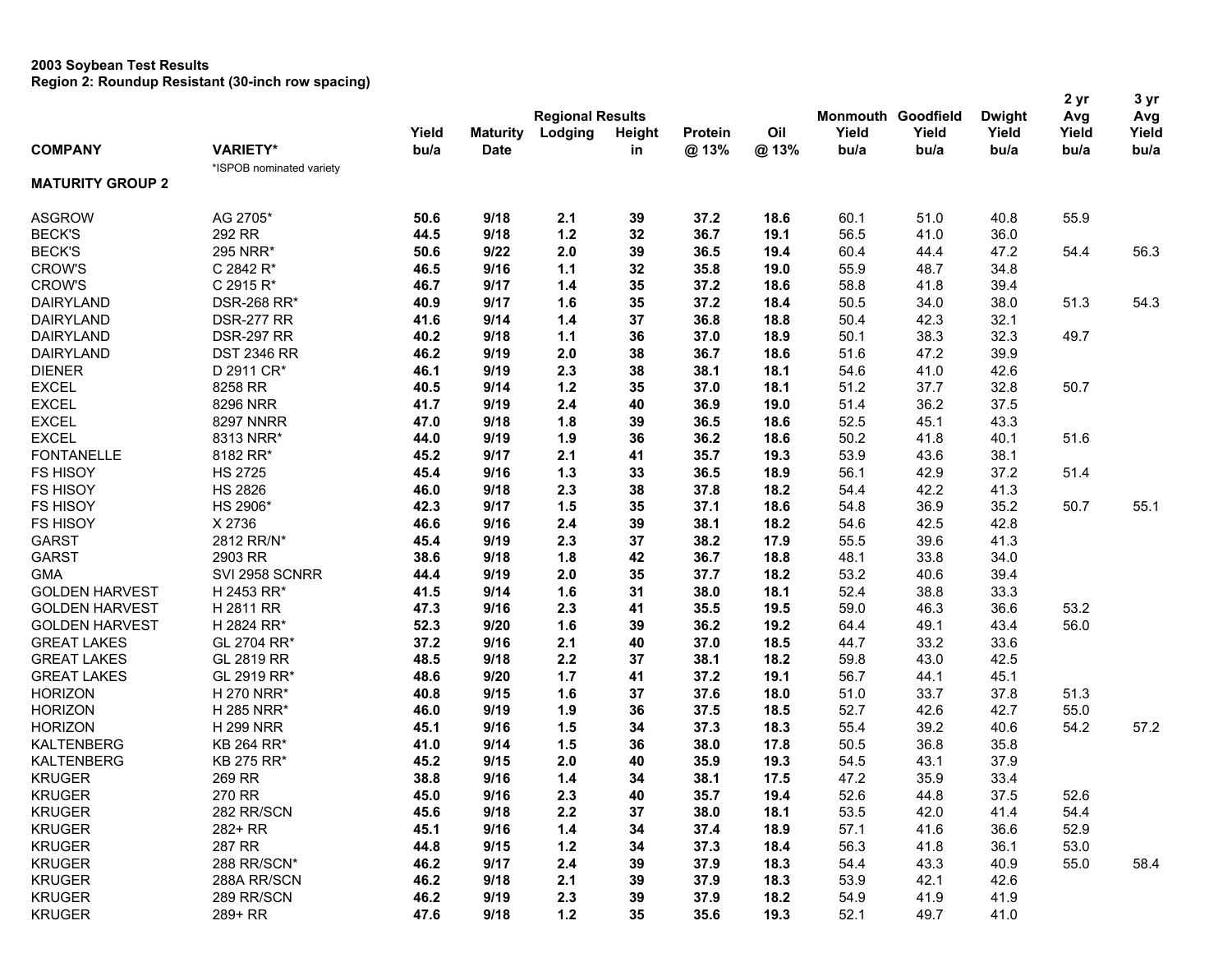|                    |                          |                         |                 |         |               |                        |      |                           |       |               | 2 yr  | 3 <sub>yr</sub> |
|--------------------|--------------------------|-------------------------|-----------------|---------|---------------|------------------------|------|---------------------------|-------|---------------|-------|-----------------|
|                    |                          | <b>Regional Results</b> |                 |         |               |                        |      | <b>Monmouth Goodfield</b> |       | <b>Dwight</b> | Avg   | Avg             |
| <b>COMPANY</b>     |                          | Yield                   | <b>Maturity</b> | Lodging | <b>Height</b> | <b>Protein</b><br>@13% | Oil  | Yield                     | Yield | Yield         | Yield | Yield<br>bu/a   |
|                    | <b>VARIETY*</b>          | bu/a                    | <b>Date</b>     |         | in            |                        | @13% | bu/a                      | bu/a  | bu/a          | bu/a  |                 |
|                    | *ISPOB nominated variety |                         |                 |         |               |                        |      |                           |       |               |       |                 |
| <b>KRUGER</b>      | 292 RR                   | 46.4                    | 9/17            | $1.3$   | 33            | 36.7                   | 19.0 | 59.3                      | 42.1  | 37.8          | 52.3  |                 |
| <b>KRUGER</b>      | 299 RR/SCN               | 46.4                    | 9/20            | 2.1     | 37            | 36.8                   | 18.5 | 59.4                      | 41.5  | 38.2          |       |                 |
| <b>KRUGER</b>      | 303 RR/SCN               | 46.6                    | 9/17            | 1.5     | 34            | 37.4                   | 18.3 | 58.0                      | 41.8  | 39.9          | 52.8  | 56.7            |
| <b>LEWIS</b>       | 2822 RR*                 | 47.2                    | 9/19            | 2.0     | 38            | 37.7                   | 18.4 | 56.7                      | 41.6  | 43.2          |       |                 |
| <b>LEWIS</b>       | 2953 RR                  | 43.2                    | 9/17            | 1.3     | 32            | 37.0                   | 18.8 | 54.3                      | 38.4  | 36.7          |       |                 |
| <b>MERSCHMAN</b>   | <b>APACHE VIIIRR</b>     | 39.6                    | 9/15            | $1.4$   | 34            | 37.9                   | 17.8 | 51.2                      | 34.2  | 33.4          | 50.4  |                 |
| <b>MERSCHMAN</b>   | <b>CHEROKEE XRR*</b>     | 48.3                    | 9/17            | 1.5     | 35            | 37.0                   | 18.6 | 60.0                      | 42.8  | 42.0          | 54.0  | 57.2            |
| <b>MERSCHMAN</b>   | CHICKASAW VIIIRR*        | 44.8                    | 9/17            | 2.2     | 37            | 38.0                   | 18.1 | 53.4                      | 40.0  | 41.0          |       |                 |
| <b>MERSCHMAN</b>   | SIOUX IIRR               | 45.5                    | 9/18            | $1.4$   | 34            | 36.8                   | 18.7 | 57.1                      | 44.6  | 34.8          | 53.3  |                 |
| MIDWEST SEED GEN   | GR 2828*                 | 48.6                    | 9/17            | 1.0     | 33            | 35.7                   | 19.2 | 53.4                      | 51.3  | 41.0          |       |                 |
| MIDWEST SEED GEN   | GR 2931                  | 47.7                    | 9/19            | 1.4     | 36            | 37.0                   | 18.7 | 60.3                      | 42.0  | 40.9          | 54.6  |                 |
| <b>MONIER</b>      | M 2911                   | 45.1                    | 9/19            | 1.9     | 37            | 37.8                   | 18.2 | 51.7                      | 39.6  | 43.8          |       |                 |
| <b>MUNSON</b>      | 8261 RR                  | 45.7                    | 9/16            | 1.4     | 35            | 38.4                   | 18.2 | 59.8                      | 38.5  | 38.9          |       |                 |
| <b>MWS</b>         | 2856 CRR*                | 43.0                    | 9/20            | 2.2     | 37            | 37.9                   | 18.1 | 50.4                      | 38.2  | 40.6          |       |                 |
| <b>MWS</b>         | 2944 CRR*                | 49.3                    | 9/18            | 2.0     | 39            | 36.5                   | 18.7 | 63.1                      | 42.1  | 42.8          |       |                 |
| <b>MYCOGEN</b>     | 5B288 RR*                | 47.0                    | 9/17            | $1.1$   | 33            | 36.2                   | 18.8 | 53.8                      | 47.2  | 40.0          |       |                 |
| <b>MYCOGEN</b>     | 5N289 RR*                | 46.9                    | 9/20            | 2.1     | 38            | 37.7                   | 18.3 | 55.6                      | 43.0  | 42.2          |       |                 |
| $NC+$              | 2A81 RR*                 | 45.0                    | 9/18            | $1.1$   | 32            | 35.8                   | 19.1 | 48.5                      | 47.3  | 39.1          |       |                 |
| <b>NU-AG</b>       | 292 NRR*                 | 45.0                    | 9/18            | 1.6     | 35            | 37.2                   | 18.4 | 53.9                      | 39.3  | 41.9          |       |                 |
| <b>PIONEER</b>     | 92M70                    | 50.3                    | 9/15            | 2.5     | 38            | 35.8                   | 18.9 | 59.1                      | 50.6  | 41.1          |       |                 |
| <b>PIONEER</b>     | 92M71                    | 42.2                    | 9/13            | $1.4$   | 34            | 37.9                   | 18.0 | 51.1                      | 41.8  | 33.7          |       |                 |
| <b>PIONEER</b>     | 92M80                    | 43.1                    | 9/14            | $1.3$   | 31            | 37.8                   | 18.3 | 53.5                      | 44.0  | 31.7          |       |                 |
| PRAIRIE BRAND      | PB-2643 RR               | 47.7                    | 9/19            | $1.2$   | 35            | 35.6                   | 19.2 | 54.7                      | 48.4  | 39.9          |       |                 |
| PRAIRIE BRAND      | <b>PB-2892 NRR</b>       | 46.0                    | 9/18            | 2.1     | 38            | 38.1                   | 18.1 | 54.4                      | 41.3  | 42.2          |       |                 |
| <b>ROESCHLEY</b>   | 5278 CRR*                | 46.8                    | 9/20            | 2.3     | 38            | 37.7                   | 18.2 | 55.5                      | 42.4  | 42.6          |       |                 |
| <b>SCHILLINGER</b> | 272.RC*                  | 45.6                    | 9/19            | 2.3     | 38            | 38.1                   | 18.2 | 53.6                      | 43.6  | 39.7          |       |                 |
| <b>SCHILLINGER</b> | 292.RC*                  | 45.4                    | 9/17            | 2.2     | 37            | 38.1                   | 17.9 | 52.1                      | 42.4  | 41.9          |       |                 |
| <b>SIEBEN</b>      | 2702 RR*                 | 46.8                    | 9/16            | 2.0     | 40            | 35.5                   | 19.5 | 55.8                      | 46.2  | 38.5          |       |                 |
| <b>STEWART</b>     | SB 2840 R*               | 46.1                    | 9/18            | 1.0     | 32            | 36.1                   | 18.9 | 52.7                      | 46.9  | 38.8          |       |                 |
| <b>STINE</b>       | S 2783-4*                | 44.3                    | 9/18            | $1.2$   | 33            | 37.3                   | 18.3 | 56.4                      | 38.3  | 38.3          | 52.2  |                 |
| <b>STINE</b>       | S 2802-4*                | 46.7                    | 9/17            | 1.6     | 35            | 37.1                   | 18.6 | 57.7                      | 42.6  | 39.9          | 53.2  | 57.0            |
| <b>STINE</b>       | S 2842-4                 | 46.9                    | 9/18            | 2.1     | 38            | 38.0                   | 18.1 | 57.3                      | 42.3  | 41.0          | 54.7  |                 |
| <b>SUN PRAIRIE</b> | SP 2633 NRR*             | 45.8                    | 9/16            | $1.4$   | 34            | 38.2                   | 18.3 | 57.2                      | 41.7  | 38.5          |       |                 |
| <b>SUN PRAIRIE</b> | SP 2902 NRR*             | 47.4                    | 9/17            | 1.6     | 36            | 37.2                   | 18.6 | 59.8                      | 42.0  | 40.3          |       |                 |
| SYNGENTA           | S 29-C9*                 | 44.8                    | 9/18            | 2.3     | 39            | 35.2                   | 19.2 | 53.4                      | 44.4  | 36.7          |       |                 |
| <b>TRISLER</b>     | TRISOY 2907 RR(CN)*      | 44.8                    | 9/18            | 1.5     | 35            | 36.8                   | 18.8 | 55.1                      | 40.2  | 38.9          | 52.0  | 55.9            |
| <b>TRISLER</b>     | <b>TRISOY 2933</b>       | 45.7                    | 9/17            | $1.3$   | 31            | 36.6                   | 19.1 | 56.7                      | 41.2  | 39.1          |       |                 |
| <b>UAP</b>         | DG 3263 RR*              | 41.0                    | 9/16            | 1.3     | 38            | 36.0                   | 19.2 | 48.6                      | 39.4  | 34.8          | 48.7  |                 |
| <b>UAP</b>         | DG 3270 RR*              | 43.8                    | 9/16            | 2.2     | 42            | 36.8                   | 18.6 | 52.9                      | 42.3  | 36.3          | 49.8  | 52.7            |
|                    |                          |                         |                 |         |               |                        |      |                           |       |               |       |                 |
| <b>WILKEN</b>      | 2319 RR                  | 43.3                    | 9/14            | $1.4$   | 34            | 37.2                   | 18.8 | 51.2                      | 42.5  | 36.2          |       |                 |
| <b>WILKEN</b>      | 2341 NRR                 | 45.2                    | 9/14            | $1.2$   | 32            | 37.7                   | 18.4 | 57.5                      | 38.9  | 39.3          |       |                 |
| <b>WILKEN</b>      | 2531 NRR                 | 44.4                    | 9/15            | 1.6     | 36            | 37.9                   | 18.6 | 55.9                      | 39.7  | 37.8          |       |                 |
| <b>WILKEN</b>      | 2547 RR*                 | 42.4                    | 9/13            | 1.5     | 32            | 37.5                   | 18.5 | 50.8                      | 40.7  | 35.7          |       |                 |
| <b>WILKEN</b>      | 2568 RR                  | 41.6                    | 9/15            | 1.5     | 37            | 36.0                   | 19.1 | 49.3                      | 40.2  | 35.1          | 49.4  | 51.6            |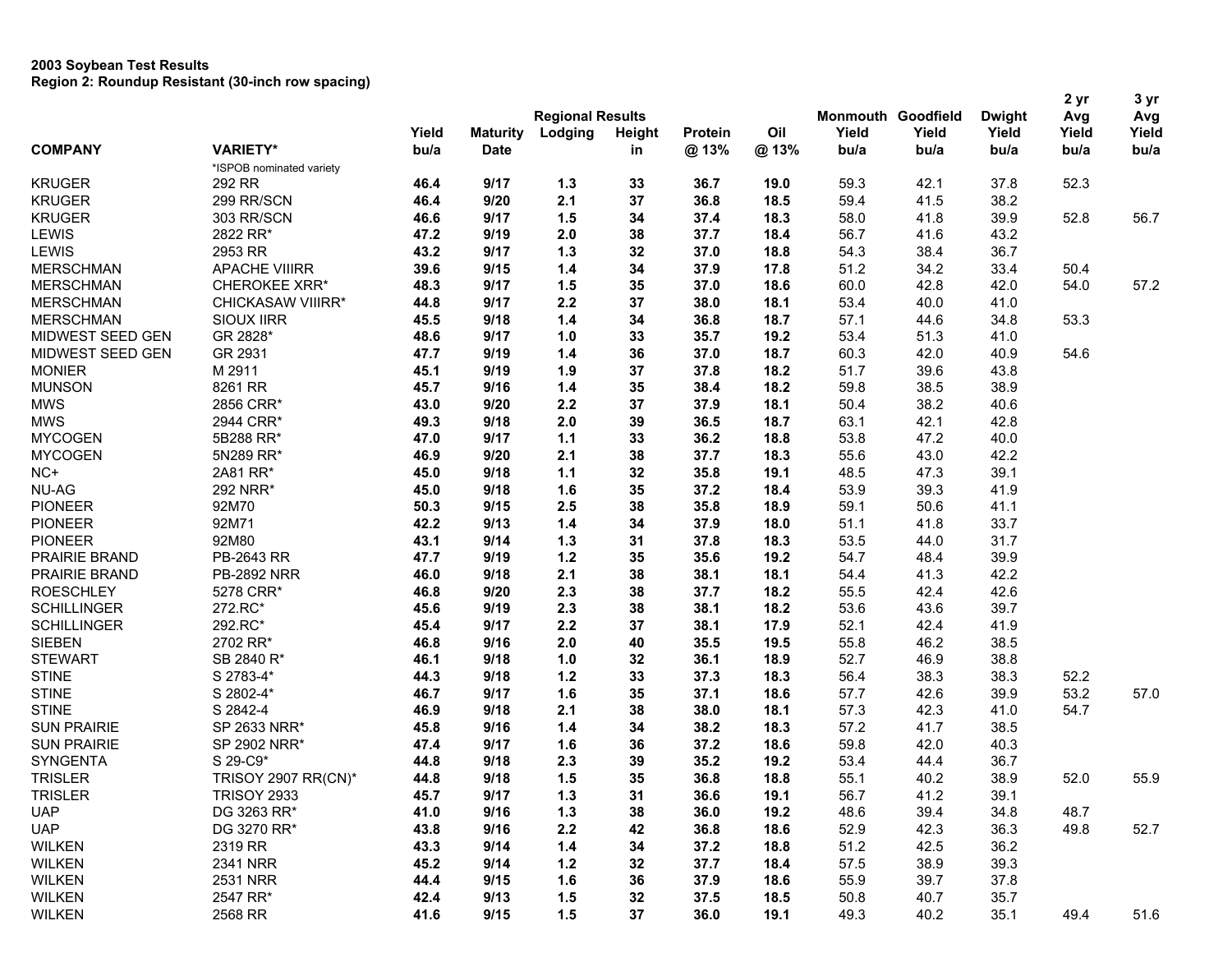|                         |                          |       |                 | <b>Regional Results</b> |        |         |      |       | Monmouth Goodfield | <b>Dwight</b> | 2 yr<br>Avg | 3 yr<br>Avg |
|-------------------------|--------------------------|-------|-----------------|-------------------------|--------|---------|------|-------|--------------------|---------------|-------------|-------------|
|                         |                          | Yield | <b>Maturity</b> | Lodging                 | Height | Protein | Oil  | Yield | Yield              | Yield         | Yield       | Yield       |
| <b>COMPANY</b>          | <b>VARIETY*</b>          | bu/a  | <b>Date</b>     |                         | in     | @13%    | @13% | bu/a  | bu/a               | bu/a          | bu/a        | bu/a        |
|                         | *ISPOB nominated variety |       |                 |                         |        |         |      |       |                    |               |             |             |
| <b>WILKEN</b>           | 2574 RR                  | 45.7  | 9/17            | 1.1                     | 35     | 35.5    | 19.3 | 50.4  | 47.2               | 39.6          |             |             |
| <b>WILKEN</b>           | 2586 RR*                 | 48.1  | 9/18            | $1.1$                   | 34     | 35.9    | 18.9 | 55.4  | 48.1               | 40.6          |             |             |
| <b>WILKEN</b>           | 2660 RR                  | 39.7  | 9/17            | 1.5                     | 34     | 38.1    | 17.6 | 51.2  | 35.8               | 32.1          |             |             |
| <b>WILKEN</b>           | 2663 RR*                 | 46.2  | 9/15            | 2.3                     | 40     | 35.9    | 19.3 | 55.4  | 46.8               | 36.5          | 52.7        |             |
| <b>WILKEN</b>           | 2665 NRR                 | 43.9  | 9/15            | 1.5                     | 34     | 38.4    | 18.1 | 56.8  | 37.4               | 37.6          |             |             |
|                         | <b>2671 NRR</b>          |       |                 | 2.5                     |        |         |      |       | 43.0               |               |             |             |
| <b>WILKEN</b>           |                          | 45.7  | 9/19            |                         | 39     | 38.3    | 18.2 | 52.5  |                    | 41.7          |             |             |
| <b>WILKEN</b>           | 2678 RR                  | 45.4  | 9/16            | $1.3$                   | 33     | 36.6    | 18.9 | 55.6  | 45.3               | 35.3          |             |             |
| <b>WILKEN</b>           | 2685 RR                  | 45.5  | 9/19            | 1.6                     | 36     | 35.4    | 19.7 | 55.4  | 44.1               | 36.9          |             |             |
| <b>WILKEN</b>           | 2691 NRR                 | 45.4  | 9/17            | 1.5                     | 35     | 37.1    | 18.6 | 58.1  | 39.1               | 39.0          | 54.6        | 58.5        |
| <b>WILKEN</b>           | 2693 RR                  | 43.2  | 9/17            | $1.2$                   | 32     | 36.1    | 19.1 | 50.9  | 41.4               | 37.1          |             |             |
| <b>WILKEN</b>           | <b>WE 966 NRR</b>        | 46.2  | 9/20            | 2.1                     | 38     | 38.0    | 18.1 | 57.1  | 38.2               | 43.3          | 55.0        |             |
| <b>WILKEN</b>           | <b>WX 134 NRR</b>        | 46.9  | 9/22            | 1.9                     | 39     | 36.6    | 18.7 | 52.1  | 48.1               | 40.6          |             |             |
| <b>WILKEN</b>           | <b>WX 173 NRR</b>        | 45.7  | 9/19            | 2.4                     | 38     | 37.8    | 18.4 | 54.9  | 42.0               | 40.1          |             |             |
| <b>WILLCROSS</b>        | RR 2243                  | 42.5  | 9/15            | 2.2                     | 38     | 36.6    | 18.3 | 48.9  | 40.5               | 38.2          |             |             |
| <b>WILLCROSS</b>        | RR 2253                  | 39.7  | 9/16            | $1.4$                   | 34     | 37.9    | 17.6 | 48.4  | 36.8               | 33.8          |             |             |
| <b>WILLCROSS</b>        | RR 2283 N                | 46.2  | 9/18            | 2.3                     | 39     | 37.9    | 18.1 | 54.9  | 41.0               | 42.7          |             |             |
| <b>WILLCROSS</b>        | RR 2293 N                | 45.3  | 9/18            | 2.2                     | 37     | 38.0    | 18.0 | 53.3  | 41.4               | 41.4          |             |             |
|                         |                          |       | 9/17            | $1.7$                   |        |         | 18.6 |       | 41.9               | 38.8          | 52.7        |             |
|                         | <b>AVERAGE</b>           | 45.0  |                 |                         | 36     | 37.1    |      | 54.4  |                    |               |             | 55.9        |
|                         | L.S.D. 25% LEVEL         | 2.6   |                 | 0.2                     | 1      | 0.48    | 0.36 | 3.2   | 2.5                | 2.0           |             |             |
|                         | COEFF. OF VAR. (%)       | 10.7  |                 | 25.4                    | 5      | 2.4     | 3.5  | 6.2   | 6.4                | 5.4           |             |             |
| <b>MATURITY GROUP 3</b> |                          |       |                 |                         |        |         |      |       |                    |               |             |             |
| <b>ASGROW</b>           | AG 3005                  | 45.3  | 9/23            | $1.7$                   | 35     | 35.2    | 19.8 | 49.1  | 44.8               | 42.0          |             |             |
| <b>ASGROW</b>           | AG 3202                  | 46.8  | 9/25            | 2.8                     | 42     | 36.2    | 18.8 | 54.6  | 43.0               | 42.7          |             |             |
| <b>ASGROW</b>           | AG 3302*                 | 43.9  | 9/23            | 2.5                     | 40     | 37.4    | 18.6 | 52.5  | 42.6               | 36.8          |             |             |
| <b>ASGROW</b>           | AG 3703                  | 47.4  | 9/28            | $1.7$                   | 41     | 36.8    | 18.8 | 53.9  | 43.3               | 44.9          |             |             |
| <b>ASGROW</b>           | AG 3801                  | 54.9  | $10/2$          | 2.1                     | 38     | 36.2    | 18.8 | 59.2  | 54.7               | 50.7          |             |             |
| <b>BECK'S</b>           | <b>306 NRR</b>           | 46.2  | 9/24            | 2.1                     | 39     | 37.0    | 18.6 | 55.4  | 42.2               | 40.9          | 54.3        |             |
| <b>BECK'S</b>           | 323 RR*                  | 54.4  | 9/25            | 2.1                     | 37     | 36.7    | 19.6 | 62.2  | 52.6               | 48.5          | 60.1        | 62.2        |
| <b>BECK'S</b>           | 336 NRR                  | 48.4  | 9/24            | 2.0                     | 40     | 35.6    | 19.1 | 57.5  | 44.8               | 42.9          | 55.9        | 58.6        |
| <b>BECK'S</b>           | 367 NRR*                 | 49.0  | 9/28            | 1.8                     | 36     | 35.7    | 19.6 | 55.1  | 47.3               | 44.4          | 55.6        |             |
| <b>BECK'S</b>           | <b>375 NRR</b>           | 58.2  | 10/1            | 2.7                     | 41     | 37.1    | 18.5 | 67.3  | 56.5               | 50.8          |             |             |
|                         |                          |       |                 |                         |        |         |      |       |                    |               |             |             |
| CAMPBELL                | 313 RR*                  | 42.0  | 9/20            | 1.6                     | 36     | 36.2    | 18.9 | 48.2  | 39.3               | 38.6          |             |             |
| <b>CROW'S</b>           | C 3117 R                 | 46.1  | 9/24            | 2.5                     | 42     | 36.5    | 18.6 | 55.3  | 41.7               | 41.2          |             |             |
| DAIRYLAND               | DSR-301 RR*              | 43.6  | 9/23            | 2.1                     | 43     | 35.6    | 19.8 | 47.2  | 40.1               | 43.4          | 53.1        | 56.0        |
| <b>DAIRYLAND</b>        | DSR-320 RR*              | 39.8  | 9/23            | 1.5                     | 35     | 37.4    | 18.8 | 46.2  | 36.1               | 37.1          | 48.9        |             |
| <b>DAIRYLAND</b>        | <b>DSR-326 RR</b>        | 46.3  | 9/26            | 2.0                     | 41     | 37.2    | 18.8 | 52.7  | 43.5               | 42.5          |             |             |
| DAIRYLAND               | <b>DSR-345 RR</b>        | 45.3  | 9/24            | 2.0                     | 42     | 36.1    | 20.1 | 49.0  | 46.1               | 40.8          |             |             |
| <b>DAIRYLAND</b>        | <b>DSR-385 RR</b>        | 54.5  | 10/4            | $1.4$                   | 37     | 36.3    | 19.5 | 59.6  | 54.0               | 49.8          |             |             |
| <b>DAIRYLAND</b>        | <b>DST 3150 RR</b>       | 42.1  | 9/22            | 1.5                     | 35     | 36.8    | 18.8 | 47.9  | 38.6               | 39.8          |             |             |
| <b>DAIRYLAND</b>        | <b>DST 3151 RR</b>       | 45.9  | 9/24            | 2.2                     | 37     | 35.8    | 19.0 | 52.5  | 43.6               | 41.6          |             |             |
| <b>DAIRYLAND</b>        | <b>DST 3222 RR</b>       | 44.4  | 9/25            | 1.9                     | 40     | 37.7    | 19.0 | 49.9  | 45.4               | 37.9          |             |             |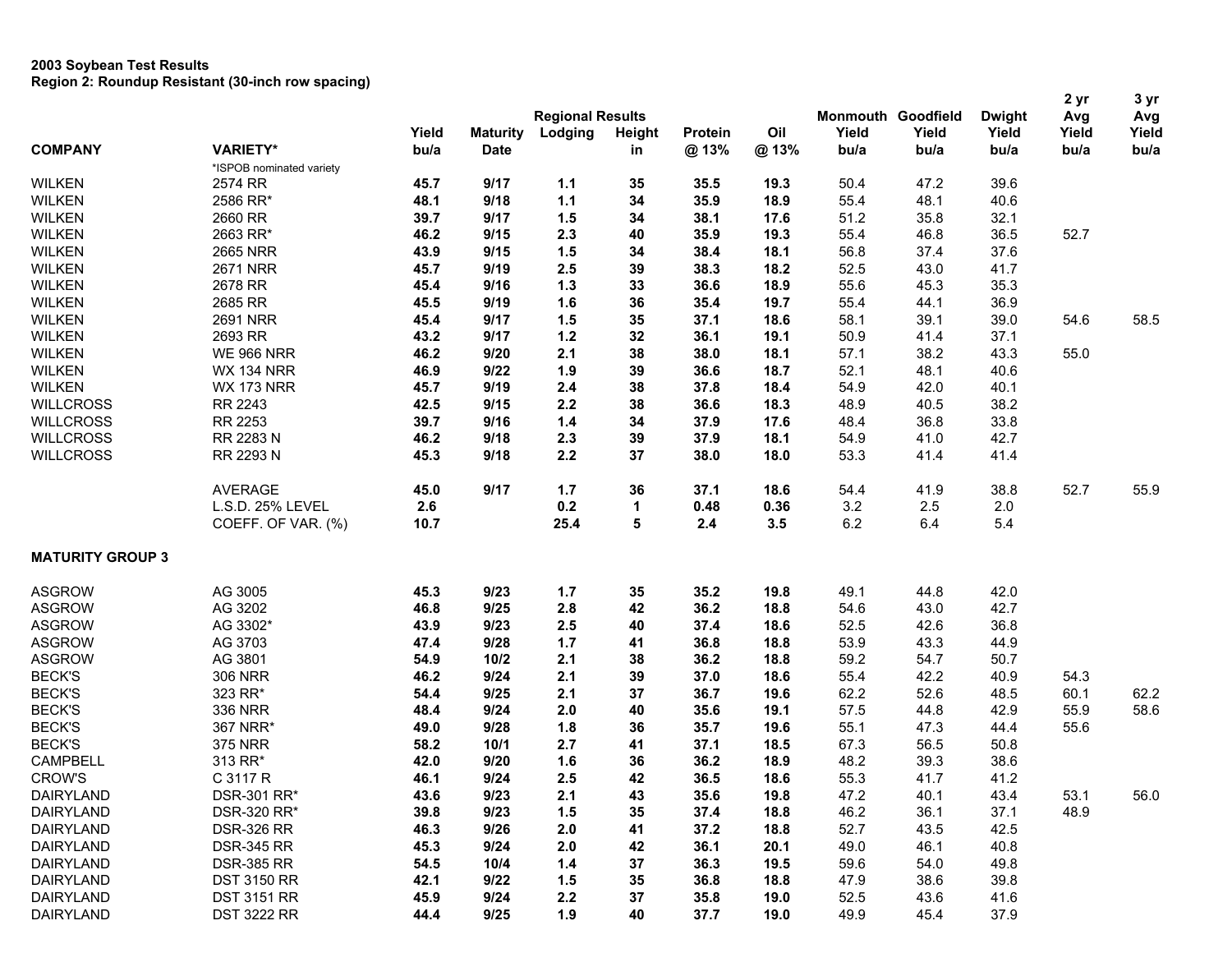|                       |                          |       |                 | <b>Regional Results</b> |        |         |      |       | <b>Monmouth Goodfield</b><br>Yield<br>bu/a | <b>Dwight</b><br>Yield<br>bu/a | 2 yr<br>Avg | 3 yr<br>Avg<br>Yield<br>bu/a |
|-----------------------|--------------------------|-------|-----------------|-------------------------|--------|---------|------|-------|--------------------------------------------|--------------------------------|-------------|------------------------------|
| <b>COMPANY</b>        |                          | Yield | <b>Maturity</b> | Lodging                 | Height | Protein | Oil  | Yield |                                            |                                | Yield       |                              |
|                       | <b>VARIETY*</b>          | bu/a  | <b>Date</b>     |                         | in     | @13%    | @13% | bu/a  |                                            |                                | bu/a        |                              |
|                       | *ISPOB nominated variety |       |                 |                         |        |         |      |       |                                            |                                |             |                              |
| <b>DEKALB</b>         | DKB 31-51*               | 56.6  | 9/25            | 2.0                     | 38     | 36.4    | 19.8 | 68.3  | 51.9                                       | 49.5                           | 60.2        | 62.4                         |
| <b>DEKALB</b>         | DKB 31-52                | 43.0  | 9/24            | 2.4                     | 42     | 36.7    | 18.7 | 48.6  | 40.1                                       | 40.2                           | 51.8        |                              |
| <b>DEKALB</b>         | DKB 38-52*               | 56.1  | 10/2            | 2.0                     | 42     | 34.3    | 19.8 | 63.8  | 52.4                                       | 52.1                           | 61.2        |                              |
| <b>DIENER</b>         | D 3211 CR*               | 44.2  | 9/28            | 2.4                     | 41     | 36.9    | 18.5 | 51.7  | 40.2                                       | 40.6                           |             |                              |
| <b>EXCEL</b>          | 8315 RR                  | 46.1  | 9/24            | 2.1                     | 37     | 36.6    | 19.7 | 52.6  | 46.1                                       | 39.6                           |             |                              |
| <b>EXCEL</b>          | 8316 RR                  | 43.2  | 9/23            | $1.4$                   | 36     | 36.4    | 19.1 | 48.2  | 41.1                                       | 40.2                           |             |                              |
| <b>EXCEL</b>          | 8332 NNRR                | 47.1  | 9/27            | 2.1                     | 41     | 36.9    | 18.9 | 50.8  | 46.9                                       | 43.6                           |             |                              |
| <b>EXCEL</b>          | 8359 RR                  | 45.7  | 9/26            | 2.0                     | 42     | 36.2    | 20.1 | 51.1  | 43.7                                       | 42.4                           |             |                              |
| <b>FONTANELLE</b>     | 9011 RR*                 | 41.8  | 9/21            | $1.7$                   | 37     | 35.9    | 19.1 | 48.4  | 38.6                                       | 38.3                           |             |                              |
| <b>FS HISOY</b>       | <b>HS 3226</b>           | 44.1  | 9/25            | 2.4                     | 41     | 36.8    | 18.5 | 52.5  | 40.3                                       | 39.5                           | 53.4        |                              |
| <b>FS HISOY</b>       | HS 3306*                 | 46.0  | 9/23            | 2.1                     | 40     | 35.6    | 19.0 | 56.0  | 40.5                                       | 41.6                           | 54.2        | 57.2                         |
| <b>FS HISOY</b>       | <b>HS 3428</b>           | 46.5  | 9/25            | 2.0                     | 37     | 38.0    | 18.2 | 54.8  | 42.3                                       | 42.4                           |             |                              |
| FS HISOY              | X 3035                   | 41.4  | 9/22            | $1.4$                   | 31     | 37.1    | 18.9 | 48.9  | 38.9                                       | 36.5                           |             |                              |
| <b>FS HISOY</b>       | X 3135                   | 51.5  | 9/25            | 1.9                     | 42     | 35.3    | 19.6 | 60.6  | 49.9                                       | 44.0                           |             |                              |
| <b>FS HISOY</b>       | X 3236                   | 56.5  | 9/25            | 2.0                     | 38     | 36.4    | 19.8 | 64.4  | 54.7                                       | 50.3                           |             |                              |
| <b>FS HISOY</b>       | X 3535                   | 44.5  | 9/25            | 1.9                     | 41     | 36.4    | 20.0 | 48.4  | 44.7                                       | 40.3                           |             |                              |
| <b>FS HISOY</b>       | X 3536                   | 51.7  | 9/28            | 1.5                     | 36     | 36.3    | 19.6 | 59.5  | 48.9                                       | 46.6                           |             |                              |
| <b>GARST</b>          | 3135 RR*                 | 42.6  | 9/25            | $1.4$                   | 37     | 36.2    | 18.7 | 51.1  | 37.2                                       | 39.3                           | 51.7        |                              |
| <b>GARST</b>          | 3212 RR/N                | 47.4  | 9/23            | 2.1                     | 40     | 35.8    | 19.0 | 55.6  | 42.4                                       | 44.1                           | 55.2        |                              |
| <b>GMA</b>            | SVI 3047 SCNRR           | 45.6  | 9/23            | 2.3                     | 39     | 36.6    | 18.6 | 54.8  | 43.3                                       | 38.8                           | 53.2        |                              |
| <b>GMA</b>            | <b>SVI 3139</b>          | 43.2  | 9/26            | 1.8                     | 39     | 36.3    | 19.2 | 54.6  | 35.8                                       | 39.2                           |             |                              |
| <b>GMA</b>            | <b>SVI 3267</b>          | 42.2  | 9/23            | 1.6                     | 36     | 35.8    | 19.8 | 51.0  | 38.5                                       | 37.1                           |             |                              |
| <b>GOLDEN HARVEST</b> | H 3135 RR*               | 42.3  | 9/21            | 1.5                     | 38     | 35.9    | 19.0 | 49.2  | 39.5                                       | 38.2                           | 52.2        |                              |
| <b>GOLDEN HARVEST</b> | H 3281 RR                | 45.7  | 9/23            | 1.8                     | 35     | 37.1    | 18.4 | 51.2  | 42.9                                       | 43.1                           |             |                              |
| <b>GOLDEN HARVEST</b> | H 3383 RR*               | 47.3  | 9/27            | 2.3                     | 40     | 37.1    | 18.8 | 55.9  | 43.8                                       | 42.1                           | 54.2        |                              |
| <b>GOLDEN HARVEST</b> | H 3945 RR*               | 55.6  | 9/30            | 2.0                     | 44     | 34.1    | 19.9 | 62.1  | 52.6                                       | 52.1                           |             |                              |
| <b>GREAT HEART</b>    | GT-318 CRR*              | 44.7  | 9/25            | 1.6                     | 38     | 35.3    | 19.3 | 49.3  | 42.6                                       | 42.2                           |             |                              |
| <b>GREAT HEART</b>    | GT-360 CRR*              | 56.4  | 10/2            | 2.6                     | 39     | 36.9    | 18.4 | 65.4  | 55.9                                       | 48.1                           |             |                              |
| <b>GREAT LAKES</b>    | GL 3007 RR*              | 42.6  | 9/21            | 1.6                     | 36     | 36.0    | 19.0 | 48.8  | 40.5                                       | 38.5                           |             |                              |
| <b>GREAT LAKES</b>    | GL 3409 RR               | 46.7  | 9/25            | 1.8                     | 39     | 35.7    | 19.0 | 55.3  | 41.8                                       | 43.0                           |             |                              |
| <b>HORIZON</b>        | <b>H324 NRR</b>          | 45.5  | 9/24            | 2.7                     | 39     | 36.7    | 18.6 | 53.1  | 43.2                                       | 40.2                           |             |                              |
| <b>HORIZON</b>        | H 328 NRR*               | 47.5  | 9/29            | 1.6                     | 36     | 35.6    | 19.7 | 50.0  | 48.3                                       | 44.1                           | 55.4        |                              |
| <b>HORIZON</b>        | <b>H332 NRR</b>          | 47.4  | 9/25            | 1.7                     | 41     | 36.9    | 19.1 | 56.0  | 43.1                                       | 43.2                           | 53.8        | 56.0                         |
| <b>HORIZON</b>        | H 341 RR*                | 42.3  | 9/25            | 1.5                     | 35     | 36.9    | 18.9 | 47.9  | 40.7                                       | 38.4                           |             |                              |
| <b>KRUGER</b>         | 318 RR                   | 46.8  | 9/23            | 1.6                     | 36     | 36.1    | 19.6 | 55.9  | 42.0                                       | 42.6                           |             |                              |
| <b>KRUGER</b>         | 322-2 RR                 | 48.5  | 9/23            | 1.5                     | 36     | 36.1    | 19.1 | 56.4  | 49.6                                       | 39.6                           |             |                              |
| <b>KRUGER</b>         | 323+ RR                  | 43.0  | 9/21            | $1.4$                   | 36     | 36.2    | 18.8 | 51.9  | 40.7                                       | 36.4                           |             |                              |
| <b>KRUGER</b>         | 348 RR                   | 45.8  | 9/24            | 2.0                     | 42     | 36.4    | 19.9 | 49.9  | 46.3                                       | 41.2                           |             |                              |
| <b>KRUGER</b>         | 349 RR*                  | 53.1  | 9/25            | 1.9                     | 37     | 36.6    | 19.5 | 62.6  | 51.6                                       | 45.0                           | 59.3        | 61.4                         |
| <b>KRUGER</b>         | 355 RR/SCN               | 53.6  | 9/29            | 1.6                     | 36     | 36.2    | 19.6 | 61.3  | 51.5                                       | 47.9                           |             |                              |
| <b>KRUGER</b>         | 355+ RR/SCN              | 52.2  | 9/30            | 1.5                     | 36     | 36.3    | 19.5 | 61.8  | 48.8                                       | 46.0                           |             |                              |
| <b>KRUGER</b>         | 367 RR                   | 49.1  | 10/1            | $1.7$                   | 37     | 35.6    | 19.7 | 54.1  | 48.4                                       | 44.7                           |             |                              |
| <b>KRUGER</b>         | 379 RR/SCN               | 58.1  | 10/3            | 2.6                     | 40     | 37.1    | 18.4 | 67.7  | 55.5                                       | 51.1                           | 62.7        |                              |
| <b>KRUGER</b>         | 380 RR/SCN               | 55.6  | 10/1            | 2.2                     | 41     | 34.4    | 19.8 | 62.1  | 53.3                                       | 51.4                           |             |                              |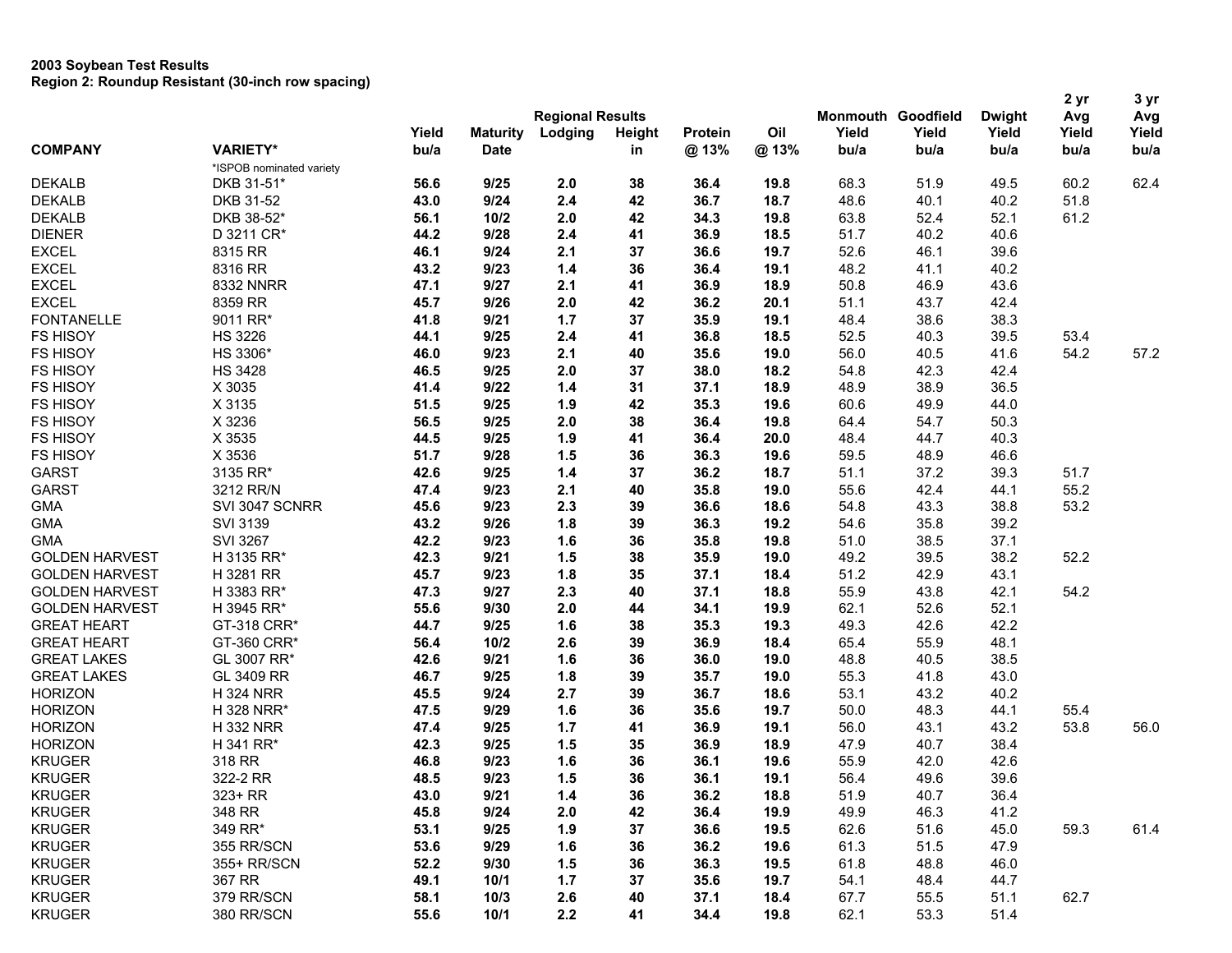|                  |                          |                 |                 | <b>Regional Results</b> |             |         |      |       | <b>Monmouth Goodfield</b> | <b>Dwight</b> | 2 yr<br>Avg | 3 yr<br>Avg |      |      |
|------------------|--------------------------|-----------------|-----------------|-------------------------|-------------|---------|------|-------|---------------------------|---------------|-------------|-------------|------|------|
|                  |                          | Yield           | <b>Maturity</b> | Lodging                 | Height      | Protein | Oil  | Yield | Yield                     | Yield         | Yield       | Yield       |      |      |
| <b>COMPANY</b>   |                          | <b>VARIETY*</b> |                 | bu/a                    | <b>Date</b> |         | in   | @13%  | @13%                      | bu/a          | bu/a        | bu/a        | bu/a | bu/a |
|                  | *ISPOB nominated variety |                 |                 |                         |             |         |      |       |                           |               |             |             |      |      |
| <b>KRUGER</b>    | 383 RR                   | 43.6            | 9/30            | 1.5                     | 38          | 35.8    | 19.2 | 48.0  | 41.8                      | 41.0          |             |             |      |      |
| <b>KRUGER</b>    | 383+ RR                  | 43.6            | 9/29            | 1.6                     | 38          | 35.5    | 19.3 | 49.4  | 38.6                      | 42.6          |             |             |      |      |
| <b>KRUGER</b>    | 388A RR/SCN              | 51.3            | 10/3            | $1.4$                   | 37          | 34.9    | 19.5 | 56.0  | 51.0                      | 47.0          |             |             |      |      |
| <b>KRUGER</b>    | 390 RR/SCN               | 46.9            | 10/5            | 1.8                     | 45          | 35.2    | 20.0 | 53.7  | 44.3                      | 42.8          |             |             |      |      |
| <b>KRUGER</b>    | 393 RR/SCN               | 53.5            | 10/3            | 2.1                     | 38          | 35.6    | 19.6 | 64.0  | 48.5                      | 48.0          |             |             |      |      |
| <b>KRUGER</b>    | 393+ RR/SCN              | 52.2            | 10/4            | 1.9                     | 38          | 35.7    | 19.5 | 59.2  | 48.7                      | 48.9          |             |             |      |      |
| <b>KRUGER</b>    | 395 RR/SCN               | 48.8            | 10/1            | 2.4                     | 43          | 36.3    | 18.3 | 53.2  | 48.8                      | 44.5          |             |             |      |      |
| <b>KRUGER</b>    | 397 RR/SCN               | 43.4            | 10/1            | 2.5                     | 40          | 36.1    | 19.5 | 45.2  | 43.1                      | 42.0          |             |             |      |      |
| <b>KRUGER</b>    | 399+ RR/SCN              | 48.3            | 9/28            | $1.2$                   | 38          | 35.4    | 19.5 | 50.8  | 47.8                      | 46.3          |             |             |      |      |
| <b>KRUGER</b>    | 401 RR/SCN*              | 55.0            | 9/30            | 2.2                     | 43          | 34.3    | 19.9 | 61.7  | 52.4                      | 51.0          | 60.2        |             |      |      |
| <b>KRUGER</b>    | 404 RR                   | 49.5            | 10/1            | 1.7                     | 36          | 36.0    | 19.7 | 53.6  | 49.6                      | 45.3          |             |             |      |      |
| LG SEEDS         | C 3322 NRR*              | 45.8            | 9/24            | 2.1                     | 40          | 35.9    | 19.0 | 53.1  | 44.0                      | 40.3          |             |             |      |      |
| <b>MAVRICK</b>   | 0322 RR*                 | 39.4            | 9/22            | $1.4$                   | 35          | 37.3    | 17.9 | 47.9  | 34.9                      | 35.5          |             |             |      |      |
| <b>MAVRICK</b>   | 2323 RR*                 | 44.8            | 9/22            | 2.4                     | 40          | 36.6    | 18.7 | 53.0  | 41.9                      | 39.4          |             |             |      |      |
| <b>MERSCHMAN</b> | <b>CLEVELAND VIIRR</b>   | 49.8            | 10/1            | $1.4$                   | 36          | 35.9    | 19.7 | 54.8  | 49.5                      | 45.0          |             |             |      |      |
| <b>MERSCHMAN</b> | <b>COOLIDGE IIIRR</b>    | 50.2            | 9/27            | 2.1                     | 38          | 37.0    | 18.9 | 58.1  | 47.1                      | 45.3          |             |             |      |      |
| <b>MERSCHMAN</b> | <b>GRANT IIIRR</b>       | 51.3            | 9/27            | 1.6                     | 37          | 36.2    | 19.6 | 58.8  | 46.6                      | 48.4          |             |             |      |      |
| <b>MERSCHMAN</b> | <b>HOOVER VRR</b>        | 46.5            | 9/24            | 1.6                     | 39          | 35.3    | 19.7 | 50.4  | 45.4                      | 43.8          | 54.3        |             |      |      |
| <b>MERSCHMAN</b> | <b>JEFFERSON IIIRR</b>   | 42.0            | 9/22            | 1.4                     | 37          | 36.0    | 19.0 | 49.6  | 38.7                      | 37.7          | 51.0        | 54.9        |      |      |
| <b>MERSCHMAN</b> | <b>KENNEDY VIRR*</b>     | 47.2            | 10/1            | 1.6                     | 35          | 35.9    | 19.6 | 50.8  | 47.9                      | 43.0          | 55.0        | 57.6        |      |      |
| <b>MERSCHMAN</b> | ROOSEVELT IIIRR          | 48.5            | 10/4            | 2.3                     | 42          | 34.5    | 18.8 | 52.8  | 48.0                      | 44.7          |             |             |      |      |
| <b>MERSCHMAN</b> | <b>WASHINGTON IXRR</b>   | 51.5            | 10/5            | 1.9                     | 38          | 35.5    | 19.5 | 58.6  | 48.6                      | 47.4          | 56.6        |             |      |      |
| MIDWEST SEED GEN | GR 3131                  | 45.5            | 9/25            | 2.4                     | 41          | 36.7    | 18.6 | 57.0  | 40.2                      | 39.4          |             |             |      |      |
| <b>MUNSON</b>    | 8318 RR                  | 46.5            | 9/25            | 2.2                     | 40          | 36.8    | 18.6 | 56.4  | 41.2                      | 41.9          |             |             |      |      |
| <b>MUNSON</b>    | 8339 RR*                 | 43.4            | 9/26            | 1.5                     | 36          | 36.5    | 18.8 | 45.6  | 43.4                      | 41.1          | 53.0        |             |      |      |
| <b>MWS</b>       | 327 CRR*                 | 47.4            | 9/25            | 1.8                     | 41          | 36.9    | 19.0 | 56.6  | 42.3                      | 43.3          |             |             |      |      |
| <b>MYCOGEN</b>   | 5368 RR*                 | 42.5            | 9/27            | 1.9                     | 41          | 36.3    | 19.1 | 45.7  | 41.7                      | 40.1          |             |             |      |      |
| <b>MYCOGEN</b>   | 5B311 RR*                | 43.0            | 9/21            | 1.7                     | 37          | 36.2    | 18.7 | 50.7  | 40.2                      | 38.0          |             |             |      |      |
| <b>MYCOGEN</b>   | 5B381 NRR*               | 48.4            | 10/1            | $1.4$                   | 35          | 35.8    | 19.6 | 52.5  | 48.6                      | 44.0          |             |             |      |      |
| <b>MYCOGEN</b>   | 5N351 NRR*               | 52.4            | 9/28            | 1.6                     | 36          | 36.2    | 19.7 | 60.3  | 49.9                      | 47.0          |             |             |      |      |
| NC+              | 3N31 RR*                 | 48.8            | 9/24            | 1.9                     | 39          | 35.4    | 19.2 | 56.2  | 45.0                      | 45.1          |             |             |      |      |
| NU-AG            | 323 NRR*                 | 43.9            | 9/24            | 2.3                     | 41          | 36.7    | 18.7 | 51.0  | 41.5                      | 39.1          |             |             |      |      |
| <b>NU-AG</b>     | 373 NRR*                 | 50.9            | 9/29            | 1.9                     | 35          | 35.7    | 19.6 | 56.6  | 49.6                      | 46.5          |             |             |      |      |
| <b>PATRIOT</b>   | 31X12*                   | 46.6            | 10/1            | 2.2                     | 41          | 35.9    | 19.6 | 52.7  | 42.8                      | 44.2          |             |             |      |      |
| <b>PATRIOT</b>   | 33X23*                   | 51.0            | 9/25            | 2.2                     | 44          | 36.6    | 18.5 | 58.0  | 49.7                      | 45.5          |             |             |      |      |
| <b>PIONEER</b>   | 93B09*                   | 43.8            | 9/20            | 1.6                     | 34          | 36.9    | 19.3 | 48.9  | 47.3                      | 35.3          | 52.7        |             |      |      |
| <b>PIONEER</b>   | 93B67*                   | 47.8            | 9/25            | 2.4                     | 45          | 36.4    | 18.4 | 53.7  | 44.1                      | 45.5          | 55.9        | 58.0        |      |      |
| PRAIRIE BRAND    | PB-3063 RR               | 47.6            | 9/25            | $1.4$                   | 36          | 35.9    | 19.8 | 57.6  | 43.1                      | 42.1          |             |             |      |      |
| PRAIRIE BRAND    | PB-3683 NRR              | 52.1            | 9/29            | 1.6                     | 36          | 36.4    | 19.5 | 60.3  | 46.5                      | 49.7          |             |             |      |      |
| <b>ROESCHLEY</b> | 5345 CRR*                | 50.5            | 9/26            | 2.0                     | 42          | 36.2    | 18.1 | 53.9  | 48.5                      | 48.9          |             |             |      |      |
| <b>ROESCHLEY</b> | 5352 CRR*                | 45.5            | 9/24            | 1.7                     | 38          | 35.2    | 19.3 | 49.8  | 43.4                      | 43.2          | 53.3        | 57.0        |      |      |
| <b>SIEBEN</b>    | 3000 NRR*                | 46.1            | 9/22            | 2.2                     | 39          | 36.4    | 18.7 | 52.3  | 45.0                      | 41.1          |             |             |      |      |
| <b>SIEBEN</b>    | 3003 RR                  | 36.8            | 9/20            | 1.5                     | 35          | 37.4    | 18.0 | 46.5  | 32.3                      | 31.7          |             |             |      |      |
| <b>SIEBEN</b>    | 3203 NRR                 | 44.4            | 9/25            | 2.4                     | 40          | 36.7    | 18.6 | 52.2  | 40.2                      | 40.9          | 53.4        |             |      |      |